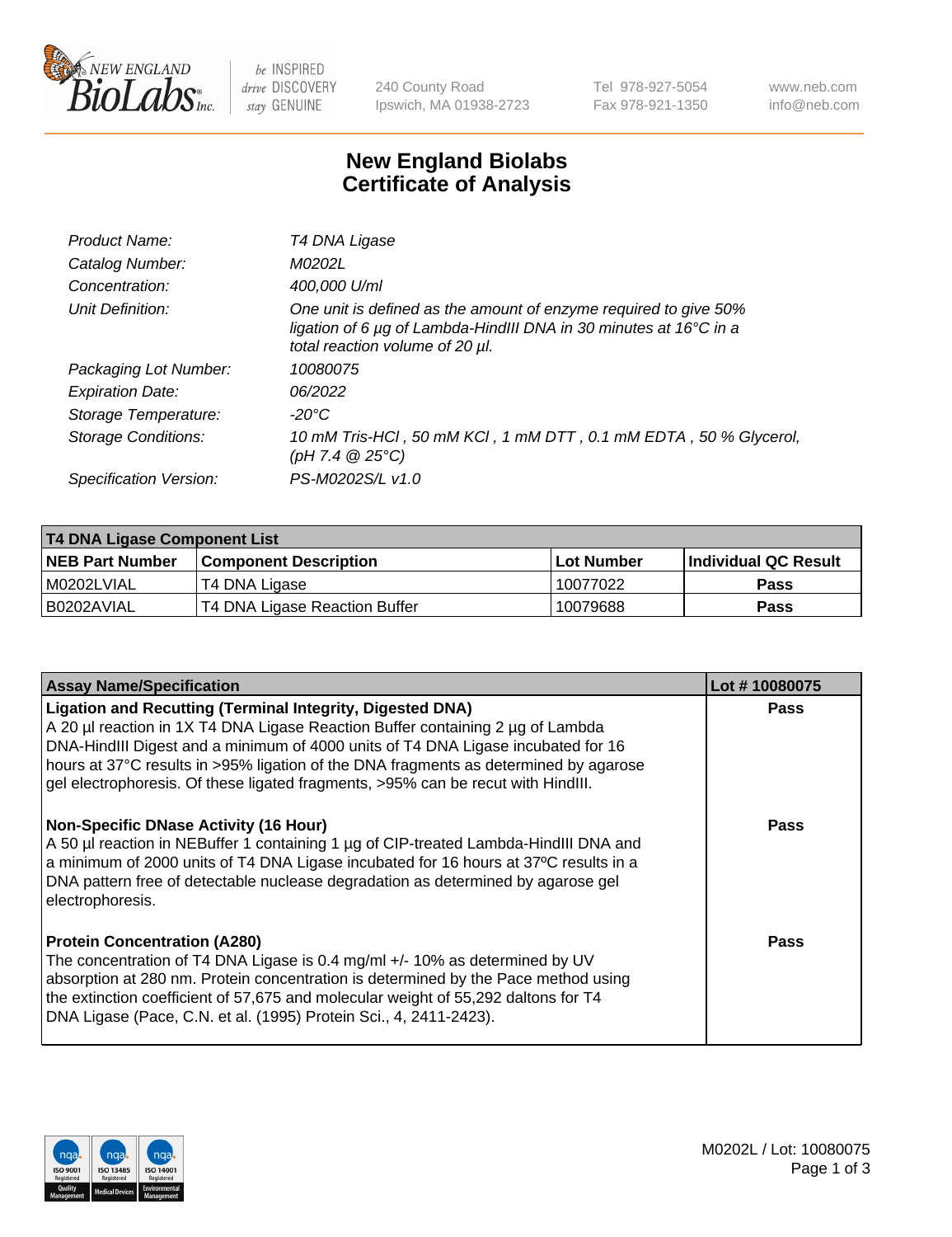

be INSPIRED drive DISCOVERY stay GENUINE

240 County Road Ipswich, MA 01938-2723 Tel 978-927-5054 Fax 978-921-1350 www.neb.com info@neb.com

| <b>Assay Name/Specification</b>                                                                                                                                                                                                                                                                                                                                                                             | Lot #10080075 |
|-------------------------------------------------------------------------------------------------------------------------------------------------------------------------------------------------------------------------------------------------------------------------------------------------------------------------------------------------------------------------------------------------------------|---------------|
| <b>Protein Purity Assay (SDS-PAGE)</b><br>T4 DNA Ligase is ≥ 95% pure as determined by SDS-PAGE analysis using Coomassie Blue<br>detection.                                                                                                                                                                                                                                                                 | <b>Pass</b>   |
| qPCR DNA Contamination (E. coli Genomic)<br>A minimum of 2000 units of T4 DNA Ligase is screened for the presence of E. coli<br>genomic DNA using SYBR® Green qPCR with primers specific for the E. coli 16S rRNA<br>locus. Results are quantified using a standard curve generated from purified E. coli<br>genomic DNA. The measured level of E. coli genomic DNA contamination is ≤ 1 E. coli<br>genome. | Pass          |
| <b>RNase Activity (Extended Digestion)</b><br>A 10 µl reaction in NEBuffer 4 containing 40 ng of a 300 base single-stranded RNA<br>and a minimum of 1 µl of T4 DNA Ligase is incubated at 37°C. After incubation for 16<br>hours, >90% of the substrate RNA remains intact as determined by gel electrophoresis<br>using fluorescent detection.                                                             | Pass          |
| <b>Single Stranded DNase Activity (FAM-Labeled Oligo)</b><br>A 50 µl reaction in CutSmart® Buffer containing a 20 nM solution of a fluorescent<br>internal labeled oligonucleotide and a minimum of 10,000 units of T4 DNA Ligase<br>incubated for 16 hours at 37°C yields <5% degradation as determined by capillary<br>electrophoresis.                                                                   | Pass          |
| <b>Exonuclease Activity (Radioactivity Release)</b><br>A 50 µl reaction in NEBuffer 1 containing 1 µg of a mixture of single and<br>double-stranded [3H] E. coli DNA and a minimum of 2000 units of T4 DNA Ligase<br>incubated for 4 hours at 37°C releases <0.1% of the total radioactivity.                                                                                                               | <b>Pass</b>   |
| <b>DNase Activity (Labeled Oligo, 3' extension)</b><br>A 50 µl reaction in CutSmart® Buffer containing a 20 nM solution of a fluorescent<br>labeled double-stranded oligonucleotide containing a 3' extension and a minimum of<br>10,000 units of T4 DNA Ligase incubated for 16 hours at 37°C yields <5% degradation<br>as determined by capillary electrophoresis.                                        | <b>Pass</b>   |
| <b>DNase Activity (Labeled Oligo, 5' extension)</b><br>A 50 µl reaction in CutSmart® Buffer containing a 20 nM solution of a fluorescent<br>labeled double-stranded oligonucleotide containing a 5' extension and a minimum of<br>10,000 units of T4 DNA Ligase incubated for 16 hours at 37°C yields <5% degradation<br>as determined by capillary electrophoresis.                                        | <b>Pass</b>   |
| <b>Double Stranded DNase Activity (Labeled Oligo)</b><br>A 50 µl reaction in CutSmart® Buffer containing a 20 nM solution of a fluorescent<br>labeled double-stranded oligonucleotide containing a blunt end and a minimum of                                                                                                                                                                               | Pass          |